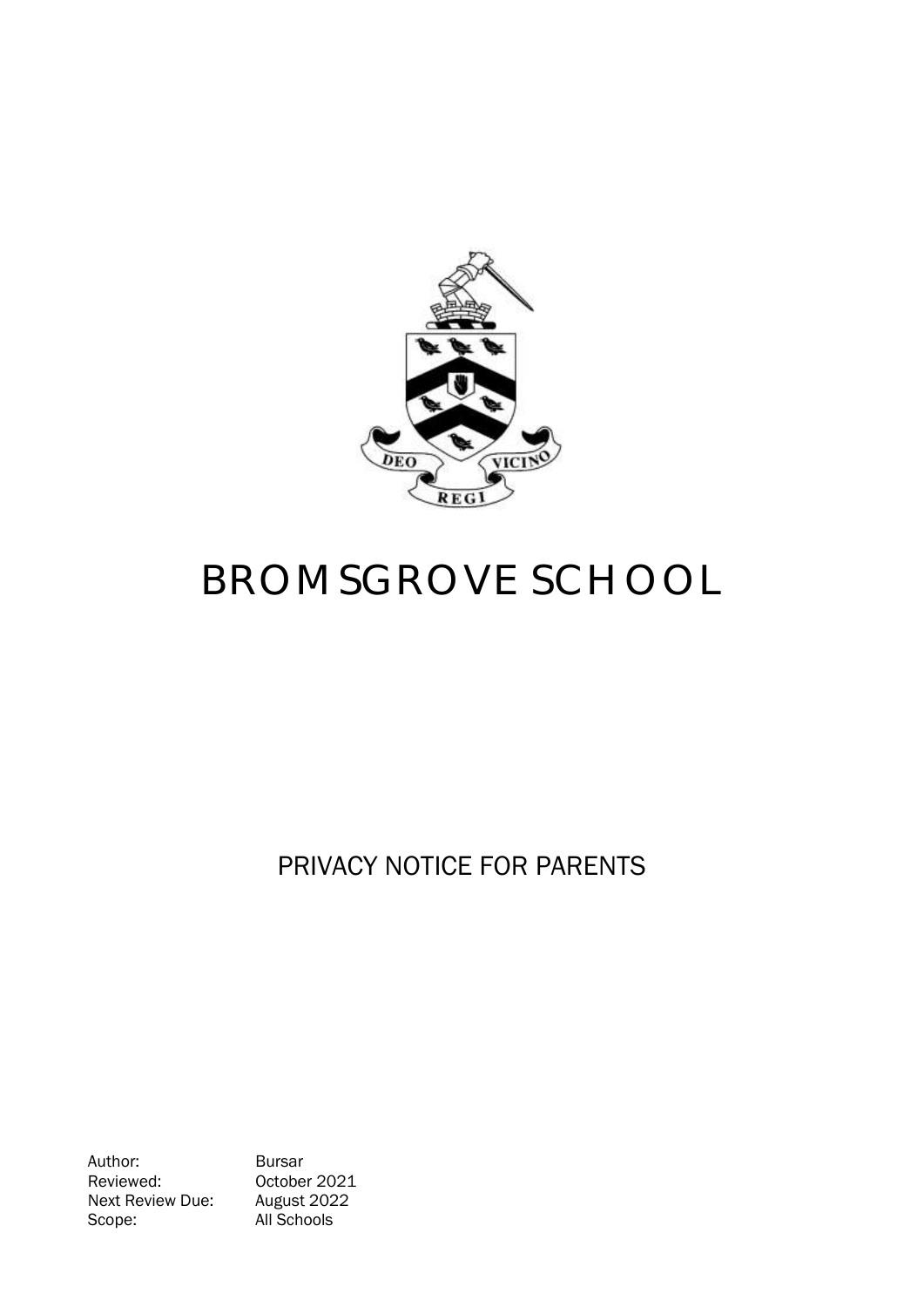# **Parent Privacy Notice**

#### **Introduction**

This notice is to help you understand **how** and **why** we collect personal information about you and **what** we do with that information. It also explains the decisions that you can make about your own information.

If you have any questions about this notice please contact the Bursar.

### **What is "personal information"?**

Personal information is information that identifies you as an individual and relates to you.

This includes your contact details, next of kin and financial information. We will also hold information such as your nationality and occupation.

#### **Our legal bases for using your information**

This section contains information about the legal bases that we are relying on when handling your information.

The two tables below contain a general description of the different legal bases but we have also used a colour code system so that you can see which bases we are relying on for each of the purposes described in paragraphs 1 t[o 32](#page-6-0) below.

#### Legitimate interests (**LI**)

This means that the School is using your information when this is necessary for the School's legitimate interests except when your interests and fundamental rights override our legitimate interests.

Specifically, the School has a legitimate interest in:

- providing educational services to your child and to other children;
- safeguarding and promoting the welfare of your child, other children and our employees;
- promoting the objects and interests of the School. This includes fundraising, for example, pupils raising funds for charities in Charities Week and pupils at Winterfold raising funds for the partner school in South Africa, and using photographs of you at our School events in promotional material. It also includes making sure that we are able to enforce our rights against you, for example, so that we can contact you if unpaid School fees are due;
- keeping the School buildings safe;
- using your information in connection with legal disputes. For example, if you or your child bring a claim against the School;
- protecting the School's reputation;
- facilitating the efficient operation of the School; and
- ensuring that all relevant legal obligations of the School are complied with (for example in relation to inspections).

In addition your personal information may be processed for the legitimate interests of others. For example another school will have a legitimate interest in knowing if you have not paid School fees that are due to us.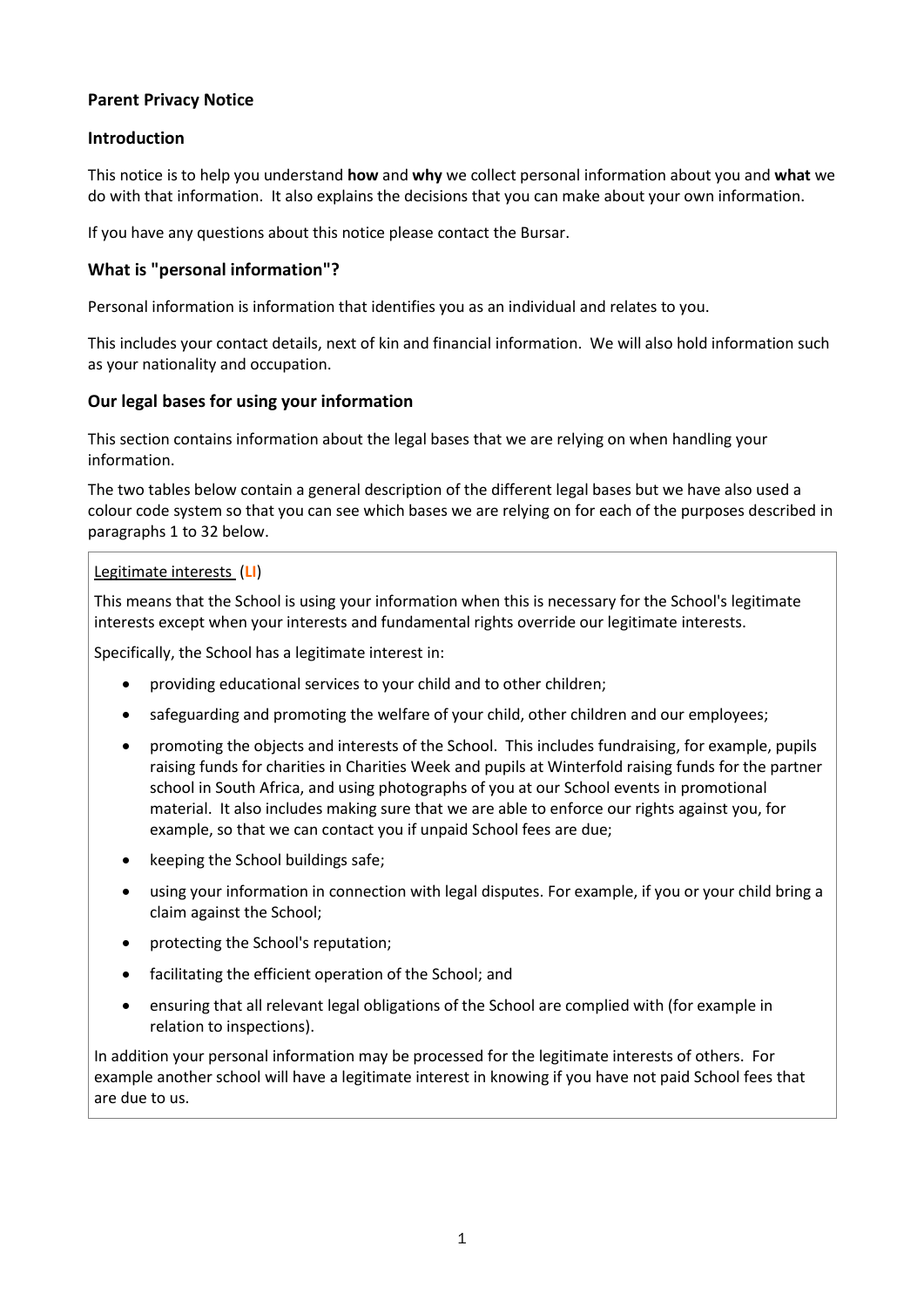# Necessary for contract (**CT**)

We will need to use your information in order to perform our obligations under our contract with you and for you to perform your obligations as well. For example, we need your name and contact details so that we can update you on your child's progress and so that we can contact you if there is a concern.

# Legal obligation (**LO**)

Where the School needs to use your information in order to comply with a legal obligation, for example to report a concern to Children's Services. We may also have to disclose your information to third parties such as the courts, the local authority, the police or other public bodies where legally obliged to do so.

#### Vital interests (**VI**)

In limited circumstances we may use your information to protect your vital interests or the vital interests of someone else (e.g. if you or they are seriously hurt). This is especially relevant to purpose 29 below.

Performance of a task carried out in the public interest (or carrying out public tasks) (**PI**)

The following are examples of when we use your information to perform tasks in the public interest:

- providing your child with an education;
- safeguarding and promoting your welfare, your child's welfare and the welfare of other children;
- facilitating the efficient operation of the School; and
- ensuring that we comply with all of our legal obligations.

The School must also comply with an additional condition where it processes special categories of personal information. These special categories are as follows: personal information revealing racial or ethnic origin, political opinions, religious or philosophical beliefs, trade union membership, genetic information, health information, and information about sex life or orientation.

#### Substantial public interest (**SPI**)

The School is also allowed to use special categories of personal information where doing so is necessary in the substantial public interest. This is similar to "public interest" in the table above.

Social protection and social security laws

Also the School may use your information to comply with social protection law (e.g. to look after your child) and social security laws. Social protection law is concerned with preventing, managing, and overcoming situations that adversely affect people's wellbeing.

#### Vital interests

In limited circumstances we may use your information to protect your vital interests or the vital interests of someone else (e.g. if you or they are seriously hurt).

#### Legal claims (**LC**)

We are allowed to use your information if this is necessary in relation to legal claims. For example, this allows us to share information with our legal advisors and insurers.

#### **How and why does the school collect and use personal information?**

We set out below examples of the different ways in which we use personal information and where this personal information comes from. The letters highlighted in different colours below refer to the legal bases we are relying on. Please see the section above for an explanation.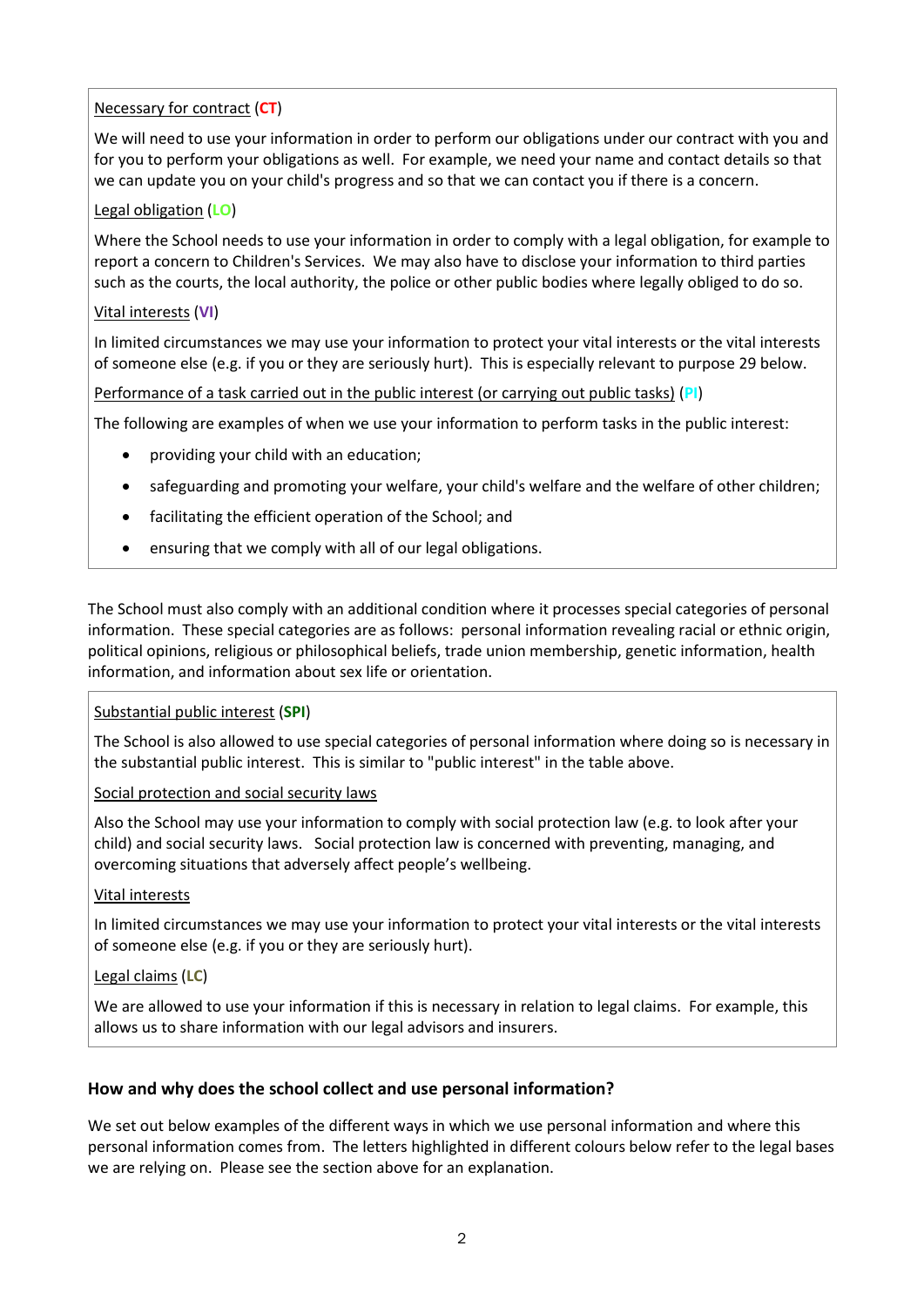We obtain information about you from admissions forms and from your child's previous school. We may also get information from professionals such as doctors and from local authorities.

- 1. The School's primary reason for using your personal information is to provide educational services to your child - **LI**, **CT**, PI, **SPI**.
- 2. We will have information about any family circumstances which might affect your child's welfare or happiness. This is to help us provide appropriate care and support to your child - **LI**, **CT**, PI, **SPI**.
- 3. We will need information about any court orders or criminal petitions which relate to you. This is so that we can safeguard the welfare and wellbeing of your child and the other pupils at the School - **LI**, **CT**, **PI**, **SPI**.
- 4. We use CCTV to make sure the school site is safe. Images captured of you via CCTV will be your personal information. CCTV is not used in private areas such as changing rooms. Full details are available in the CCTV Policy - **LI**, **CT**, **LO**, **VI**, **PI**, **SPI**.
- 5. If there is a complaint or grievance made to the School which involves you then we will use your information in connection with that complaint or grievance - **LI**, **PI**, **SPI**.
- 6. The School may share information about you with the local authority for the purpose of the preparation, implementation and / or review of your child's Statement of Special Educational Needs or Education Health and Care Plan – **LO, PI**, **SPI**.
- 7. Where appropriate, the School will have information about your religious beliefs and practices. For example, if you do not eat certain foods - **LI**, **SPI**.
- 8. We may take photographs or videos of you at School events to use on social media and on the School website. We use social media sites such as Facebook, Twitter, Instagram, YouTube, SmugMug and Planet eStream for showing photographs and videos including live streams of School activities and performances to parents and the wider community in order that they can share in the life of the School. We also use them to show prospective parents and pupils what we do here and to advertise the School. We may continue to use these photographs and videos after your child has left the School. We record live online lessons for safeguarding purposes and for pupils who were not able to attend. Our distance learning platform logs data relating to the usage of the platform including lesson participation and online chat – **LI**.
- 9. We will send you information to keep you up to date with what is happening at the School, for example, by sending you information about events and activities taking place and the School newsletter - **LI**.
- 10. When your child leaves the School, we will transfer your personal details (and your child's personal details) onto the InTouch Bromsgrovians Connected Alumni Database, which is operated by the School. Your personal details will include your name, address, contact details and occupation. Alumni are then offered the opportunity to logon and use the various functions should they so wish. This is so we can stay in touch with you but we won't pass your information on to any third parties unless we have a good reason for doing so. If you would prefer that we do not put your details on the database please contact the Bursar - **LI**.
- 11. We may use information about you if we need this for historical research purposes or for statistical purposes, for example, if we consider the information might be useful if someone wanted to write a book about the School - **LI**.
- 12. We may use your information when ensuring network and information security, for example, our anti-virus software might scan files containing information about you - **LI**.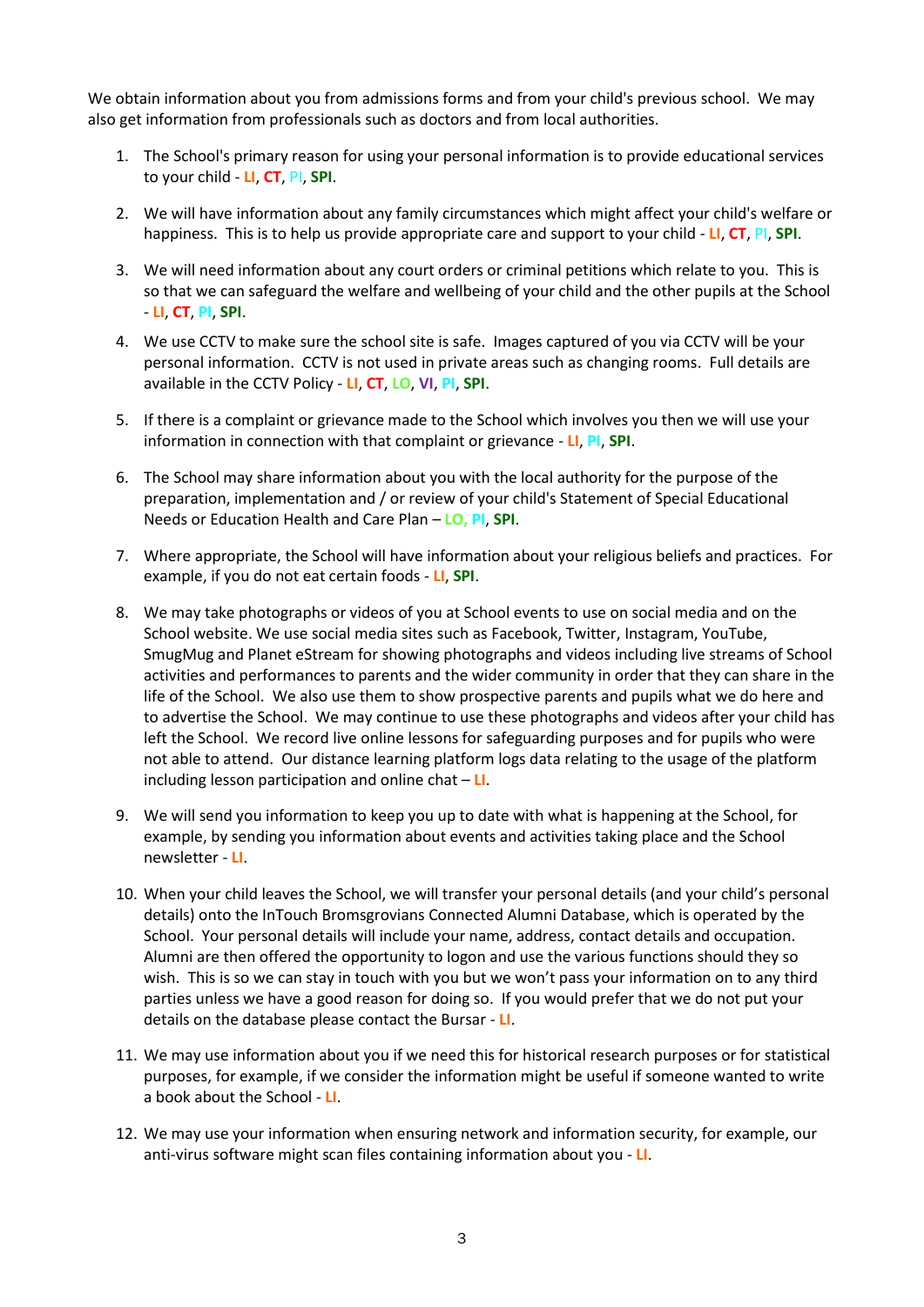13. We can keep information about you for a very long time or even indefinitely if we need this for historical, research or statistical purposes. For example, if we consider the information might be useful if someone wanted to write a book about the School - **LI**.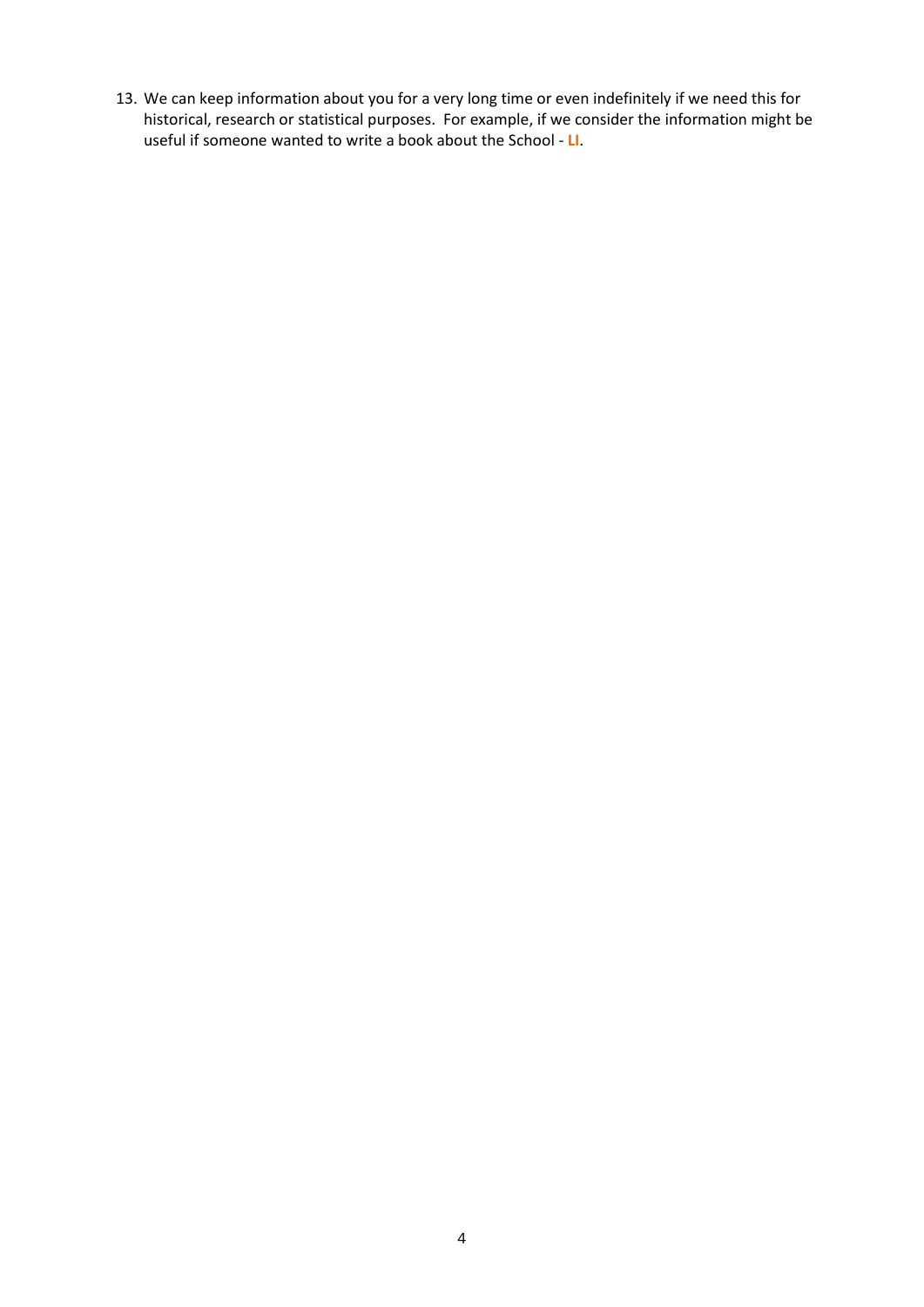#### Financial information

- 14. We will process financial information about you in relation to the payment of fees. In some cases we get information about you from third parties such as your child's previous school(s) - **LI**, **CT**.
- 15. We will hold information about bankruptcy petitions and statutory demands, where relevant **LI**, **CT.**
- 16. We may share your information with debt recovery suppliers if you do not pay any school fees owed to the School - **LI**, **CT.**
- 17. We will obtain information about you from publicly available sources, such as Companies House and Zoopla, to assess your ability to pay School fees - **LI**, **CT**.

Failure to supply information may result in the refusal of an award.

#### Sharing personal information with third parties

- 18. In accordance with our legal obligations, we will share information with local authorities, the Independent Schools Inspectorate and the Department for Education, for example, where we have any safeguarding concerns or to comply with our legal obligations - **LI**, **LO, PI**, **SPI**.
- 19. On occasion, we may need to share your information with the police or other government bodies for the prevention and investigation of crime and the prosecution of offenders. We will only do this in specific circumstances to assist the police and other law-enforcement bodies with their investigations - **LI**, **CT, LO, PI**, **SPI**.
- 20. We may need to share information about you with the Health and Safety Executive (a government organisation) if there is a health and safety issue at the School - **LI**, **LO, PI**, **SPI**.
- 21. In certain circumstances, we may also need to share information with our legal advisers for the purpose of obtaining legal advice - **LI**, **LO, PI**, **SPI**, **LC**.
- 22. Occasionally we may use consultants, experts and other advisors to assist the School in fulfilling its obligations and to help run the School properly (e.g. our accountants). We will share your information with them if this is relevant to their work - **LI**, **CT, PI**, **SPI**.
- 23. If your child is not of British nationality we have to make sure that your child has the right to study in the UK. Sometimes the government will ask us to provide information as part of our reporting requirements. In addition to this we have a duty to provide information about you to UK Visas and Immigration to comply with our duties as a Tier 4 sponsor - **LI**, **CT, LO, PI**, **SPI**.
- 24. The School is a charity which means that in exceptional circumstances we may need to share your information with the Charity Commission e.g. in the event of a serious incident - **LI**, **LO, PI**, **SPI**.
- 25. We may share information about you with our insurance company, for example, where there is a serious incident at the School - **LI**, **SPI**, **LC**.
- 26. If you have unpaid fees we may share information about this with other schools or educational establishments to which you intend to send your child - **LI**.
- 27. If your child leaves us to attend another school we may provide that school with information about you. For example, details of family circumstances if there have been any safeguarding incidents - **LI**, **LO**.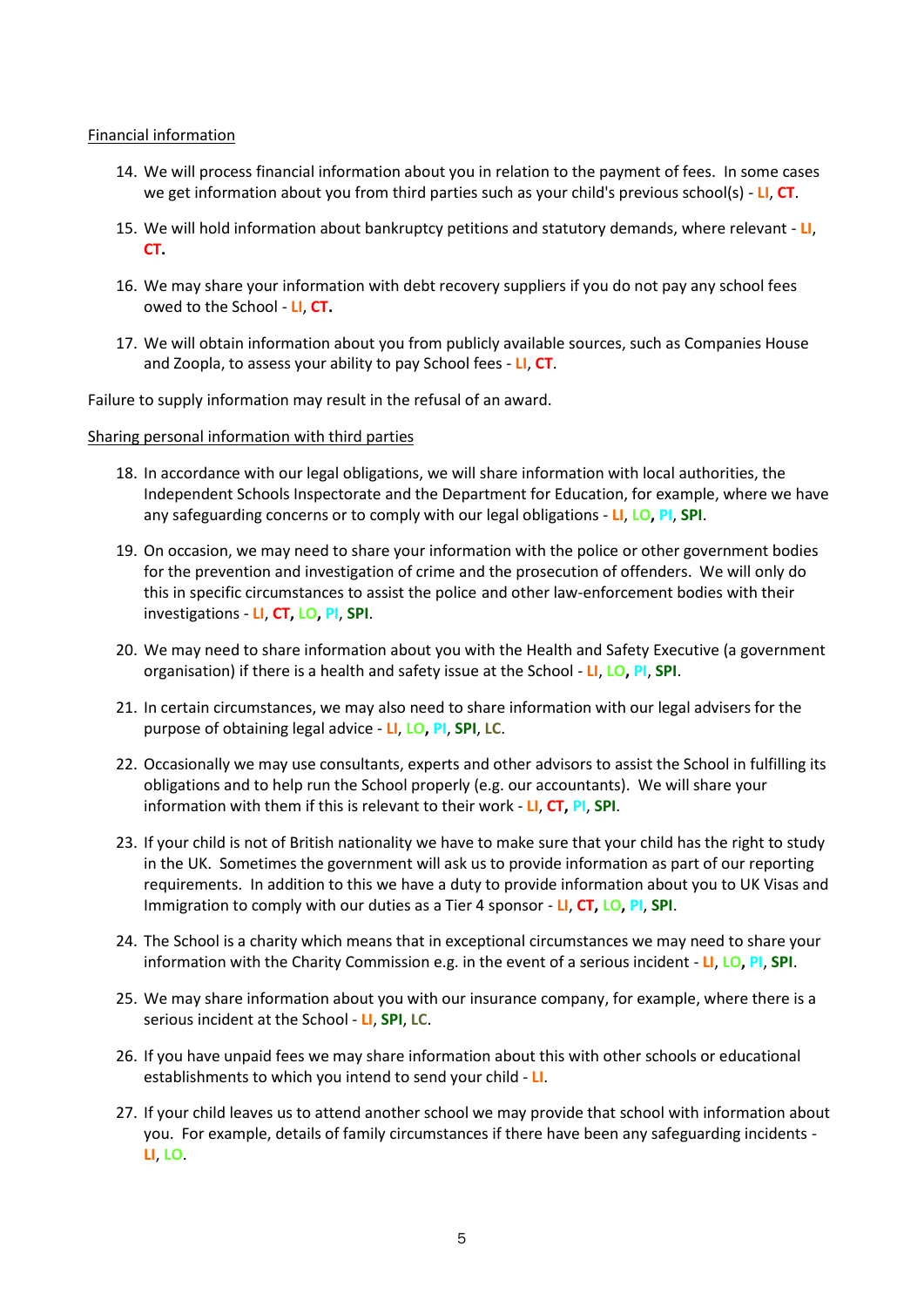- 28. We may share information about you with others in your family, such as another parent or stepparent. For example, where this is part of our obligation to take care of your child, as part of our wider legal and regulatory obligations, or in connection with school fees - **LI**, **PI**, **SPI**.
- 29. We may need to share information if there is an emergency, for example, if you are hurt whilst on School premises - **LI**, **VI**.
- 30. If you have appointed an agent to act on your behalf, we may share information with them. For example, we may send letters to them so that they can pass these on to you - **LI**.
- 31. If your child has an Education and Health Care Plan (EHCP), we will share information with and obtain information from the local authority about you - **LO, PI**, **SPI**.
- <span id="page-6-0"></span>32. We may send you information about the School before you accept a place for your child. For example, we may send you a copy of the School prospectus - **LI**.

We sometimes use contractors to handle personal information on our behalf. The following are examples:

- NS Optimum, our IT consultants, who might access information about you when checking the security of our IT network; and
- we use third party "cloud computing" services to store some information rather than the information being stored on hard drives located on the School site. Examples include Microsoft Office 365, ClarionCall, SurveyMonkey, SmugMug, Parents Evening System (School Cloud Systems Ltd), Tapestry (The Foundation Stage Forum Ltd) and Seesaw (Seesaw Learning, Inc.).

#### **Criminal offence information**

We may only use information relating to criminal convictions and offences where the law allows us to do so. This will usually be where such processing is necessary to carry out our obligations or to exercise our rights.

Less commonly, we may use information relating to criminal convictions and offences where it is necessary in relation to legal claims, where it is necessary to protect our pupils and you are not capable of giving your consent, or where you have already made the information public.

#### **More than one basis**

As you will see from this notice, in some cases we will rely on more than one basis above for a particular use of your information. In addition, we may move from one of the legal bases listed above to another as circumstances change. For example, as a safeguarding matter becomes more serious, we may start to rely on legal obligation to share personal information with the local authority in addition to the other legal bases which are noted for safeguarding purposes.

#### **Consent**

We may ask for your consent to use your information in certain ways as an alternative to relying on any of the bases in the table above. For example, we may ask for your consent before taking or using some photographs and videos if the photograph or video is more intrusive and we cannot rely on legitimate interests. If we ask for your consent to use your personal information you can take back this consent at any time. Any use of your information before you withdraw your consent remains valid. Please speak to the Bursar if you would like to withdraw any consent given.

#### **Sending information to other countries**

In certain circumstances, we will send your information to countries which do not have the same level of protection for personal information as there is in the UK. For example, we may: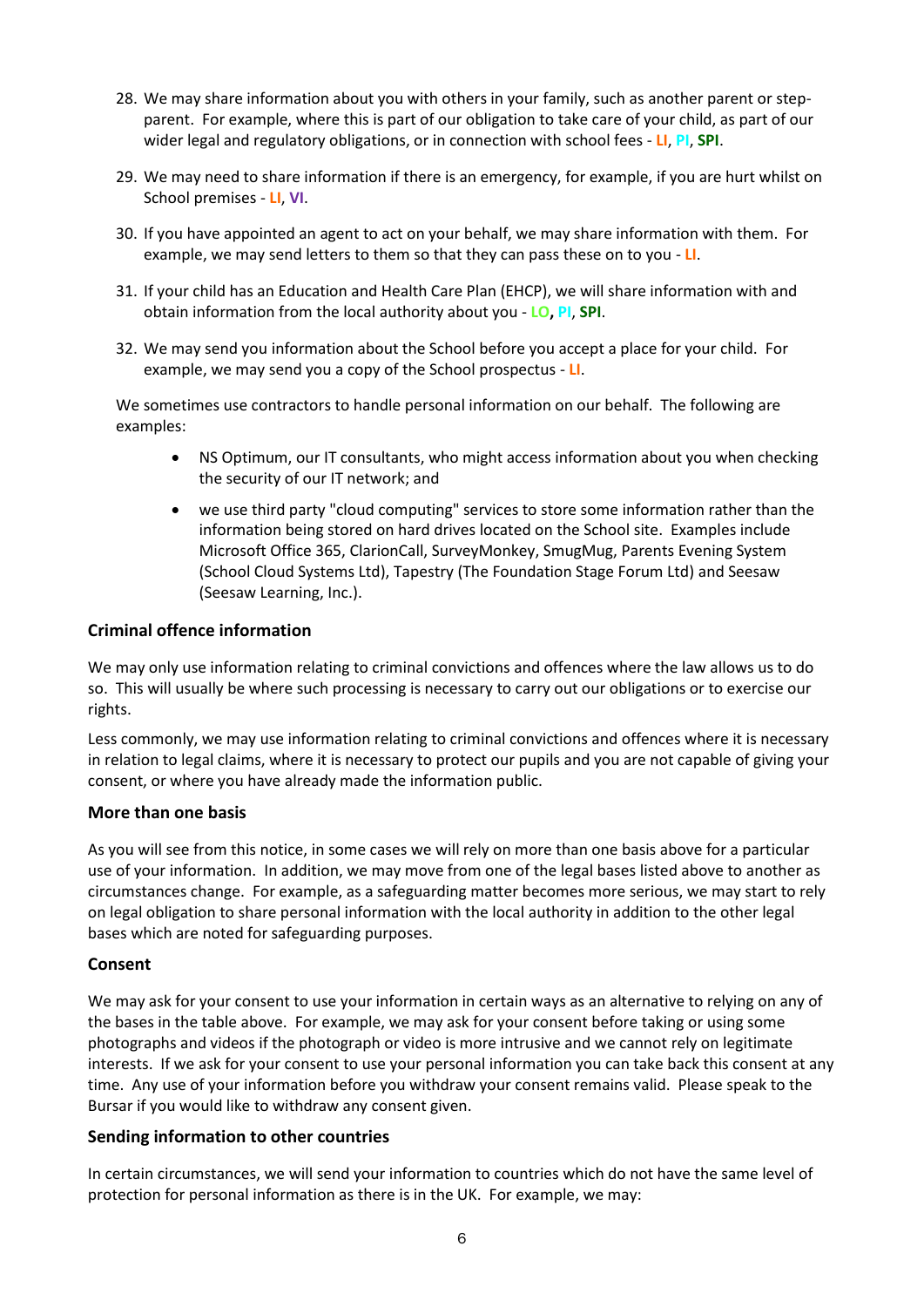- store your information on cloud computer storage based overseas; and
- if you are an overseas parent, we may send your information to you and share it with your overseas educational agent.

The European Commission has produced a list of countries which have adequate data protection rules. The list can be found here: https://ec.europa.eu/info/law/law-topic/data-protection/data-transfers-outsideeu/adequacy-protection-personal-data-non-eu-countries\_en

If the country that we are sending your information to is not on the list, or is not a country within the EEA (which means the European Union, Liechtenstein, Norway and Iceland), then it might not have the same level of protection for personal information as there is in the UK.

We will provide you with details about the safeguards which we have in place outside of this privacy notice. If you have any questions about the safeguards that are in place please contact the Bursar.

# **For how long do we keep your information?**

We keep your information for as long as we need to in order to educate and look after your child. We will keep some information after your child has left the School, for example, so that we can find out what happened if you make a complaint.

In exceptional circumstances we may keep your information for a longer time than usual but we would only do so if we had a good reason and only if we are allowed to do so under data protection law.

Please see our Information and Records Retention Policy for more detailed information. This can be obtained from the Bursar.

# **What decisions can you make about your information?**

Data protection legislation gives you a number of rights regarding your information. Your rights are as follows:

- **Rectification**: if information the School holds about you is incorrect you can ask us to correct it.
- **Access**: you can also ask what information we hold about you and be provided with a copy. This is commonly known as making a subject access request. We will also give you extra information, such as why we use this information about you, where it came from and what types of people we have sent it to.
- **Deletion**: you can ask us to delete the information that we hold about you in certain circumstances. For example, where we no longer need the information.
- **Portability**: you can request the transfer of your information to you or to a third party in a format that can be read by computer. This applies where (a) the information has been provided by you; (b) the basis that we are relying on to process your information is consent or contract (please see "Our legal bases for using your information" above); and (c) the information is being processed by us on computer.
- **Restriction**: our use of information about you may be restricted in some cases. For example, if you tell us that the information is inaccurate we can only use it for limited purposes while we check its accuracy.
- **Object**: you may object to us using your information where:
	- a. we are using it for direct marketing purposes (e.g. to send you the School magazine);
	- b. the legal basis on which we are relying is either legitimate interests or performance of a task carried out in the public interest. Please see the section "Our legal bases for using your information" above; and